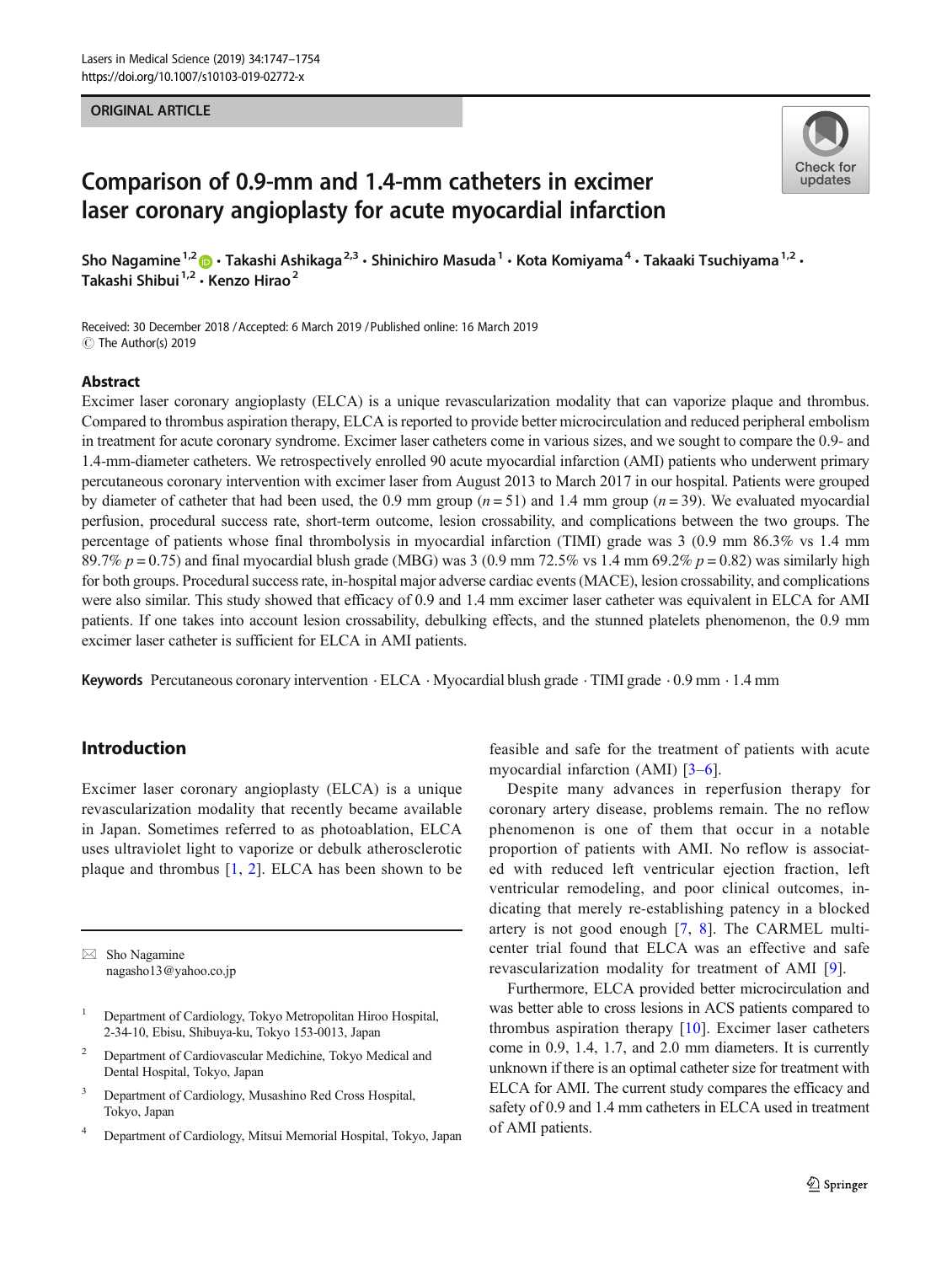### **Methods**

### Study population

We retrospectively analyzed consecutive AMI patients who underwent percutaneous coronary intervention (PCI) with ELCA at Tokyo Metropolitan Hiroo Hospital, from August 2013 to March 2017. The AMI was diagnosed on the basis of AHA/ACC criteria [[11](#page-7-0), [12](#page-7-0)]. The present study was performed with approval of the hospital ethics committee. All of the patients provided written informed consent to receive ELCA treatment and have their data used. Major criteria for exclusion were onset to device time  $\geq 24$  h and cardiopulmonary arrest on hospital arrival. We also excluded patients who underwent extracorporeal membrane oxygenation, intravenous injection of tissue plasminogen activator, and intracoronary injection of thrombolytic agents or in whom both 0.9 and 1.4 mm excimer laser catheters were used. At our hospital, 1.7 and 2.0 mm catheters are rarely used because these catheters require a greater than 7 Fr guide catheter. There were only two instances of use of those catheters during our study period, so we excluded these sizes from consideration. The indication for ELCA was decided by the operator based on imaging studies, namely, angiography and intravascular ultrasound (IVUS) or optical coherence tomography (OCT) results. During the same period, 50 AMI patients underwent classical PCI (i.e., PCI without ELCA), and there were no significant differences in patient characteristics between the excimer laser and classical PCI groups. The operator was inclined to select classical PCI for smaller vessels.

### Catheter procedure

All patients were pretreated with aspirin and clopidogrel or prasugrel before PCI. Loading dose was aspirin 200 mg, clopidogrel 300 mg, and prasugrel 20 mg respectively. Anticoagulation during PCI was achieved with intravenous unfractionated heparin boluses given to maintain an activated clotting time  $\geq$  300 s. All ELCA procedures were conducted using the Spectranetics CVX-300 platform (Spectranetics, Colorado, CO, USA), consisting of an excimer laser generator (CVX 300) and pulsed xenon-chlorine laser catheters capable of delivering Excimer energy (wavelength 308 nm, pulse length 185 ns) from 30 to 80 mJ/mm2 (fluence) at pulse repetition rates of 25 to 80 Hz. The operator decided whether patients were treated with concentric 0.9- or 1.4-mm excimer laser catheters based on the angiographic and intracoronary imaging studies. We tended to use the smaller 0.9-mm excimer laser catheter for and arteries which had a bend proximal to the lesion and the 1.4 mm otherwise. The fluence and repetition rate were determined by the operator, but 90% of the patients were started with fluence of 45 mJ/mm<sup>2</sup> and repetition rate of 25 Hz, which are the initial settings recommended by the company. The guiding catheter was filled with saline before lasing. The operator advanced the laser catheter at a speed of 0.5 mm/s while an assistant injected saline at 2–3 ml/s [[13\]](#page-7-0). After the first round, angiography and intracoronary imaging were repeated in order to determine whether to modify fluence and repetition rate on the next round. After ELCA, PCI was performed according to standard techniques. All but two patients underwent IVUS or OCT. Most patients underwent stent deployment with either a bare metal stent (BMS) or drug eluting stent (DES). We sometimes administered intracoronary injection of vasodilators such as nitroprusside, nicorandil, verapamil, and adenosine to improve slow flow and no reflow phenomenon. CAG and IVUS images from a representative patient with AMI who underwent ELCA are shown in Fig. [1.](#page-2-0) The coronary angiogram finding was improved by ELCA, and IVUS revealed a reduction of thrombus.

#### Post-PCI management

All patients were given 100 mg aspirin daily and 75 mg clopidogrel or 3.75 mg prasugrel daily after PCI. Optimal medication such as β-blockers, angiotensin-converting enzyme inhibitors, angiotensin II receptor blockers, and statins was prescribed at the discretion of the attending doctors. Most patients received these medications.

#### Study endpoints and definition

We evaluated myocardial reperfusion according to thrombolysis in myocardial infarction (TIMI) grade and myocardial blush grade (MBG)  $[14, 15]$  $[14, 15]$  $[14, 15]$  $[14, 15]$  $[14, 15]$ . The primary end point was achievement of TIMI grade 3 and MBG 3. Secondary end points were procedural success rate, in-hospital major adverse cardiac events (MACE), lesion crossability, and complications. Procedural success was defined as a reduction of lumen diameter stenosis to < 30% and final TIMI grade 3. In-hospital MACE was defined as cardiac death, myocardial infarction, stent thrombosis, and target lesion revascularization (TLR). TLR was defined as a repeat revascularization by either PCI or coronary artery bypass graft (CABG) while in hospital. Stent thrombosis was classified according to the Academic Research Consortium definition as definite, probable, or possible [[16](#page-7-0)]. Lesion crossability was evaluated by whether the excimer laser catheter could be delivered to the lesion. Complications were evaluated by the incidence of perforation, dissection, slow flow or no reflow, and loss of side branches  $(\geq 2.0 \text{ mm diameter})$  after both ELCA and PCI. Perforation was defined as the demonstration of contrast medium beyond the vessel wall. Major dissection was defined as type C or worse, and minor dissection was defined as type A or B according to the National Heart Lung and Blood Institute clas-sification [[17](#page-7-0)]. Slow flow or no-reflow was defined as inadequate myocardial perfusion through a given segment of coronary circulation without angiographic evidence of mechanical vessel obstruction [[18](#page-7-0)].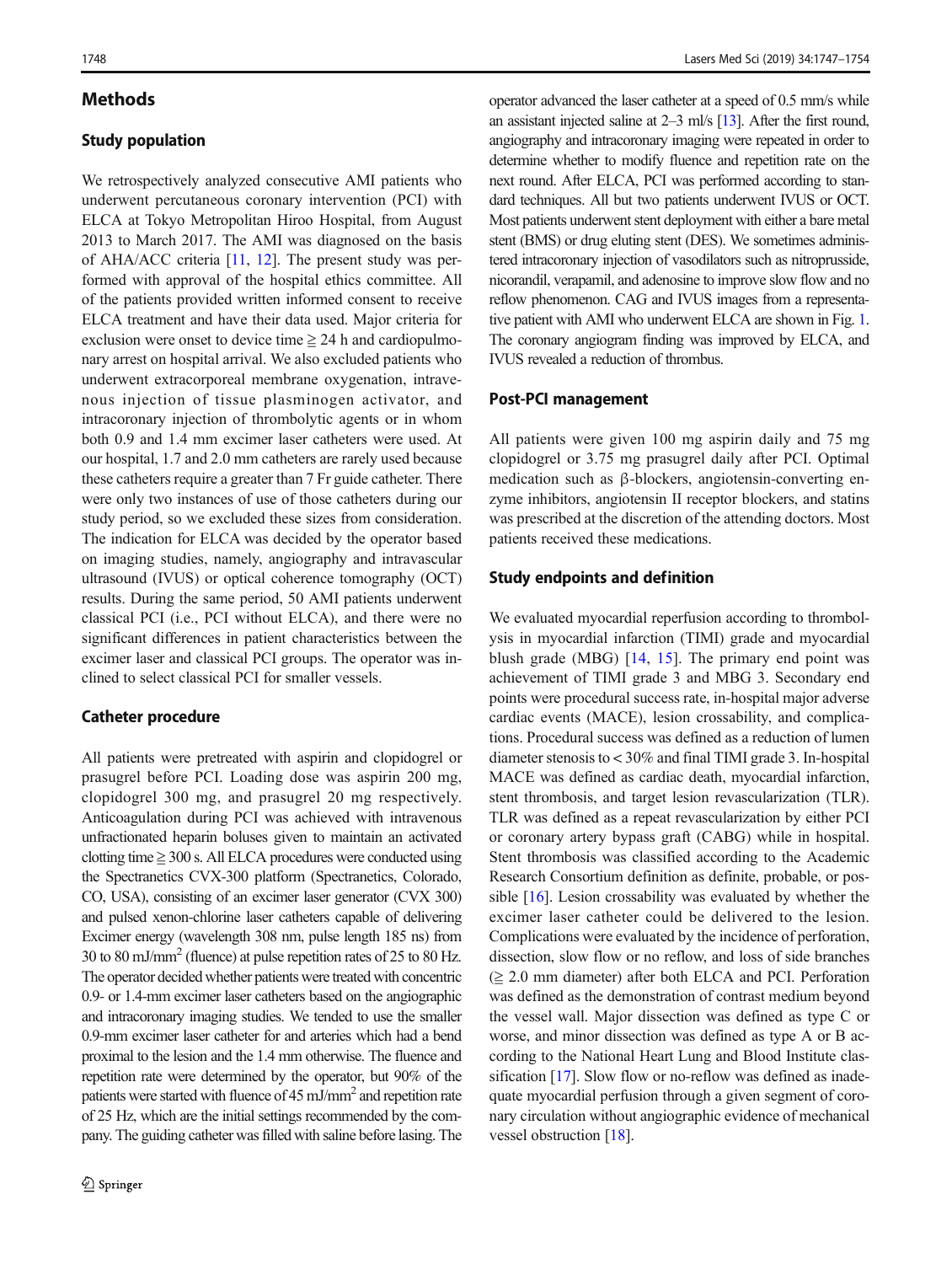<span id="page-2-0"></span>

### Angiographic analysis

Coronary angiograms were obtained for angiographic analysis and reviewed by three experienced observers. Angiographic TIMI grade and MBG were visually estimated as previously described. Quantitative coronary angiography (QCA) was performed by means of CAAS 5.9 (Pie Medical, Maastricht, the Netherlands.)

### Statistical analysis

Categorical data are expressed as  $\%$  (*n*). Continuous data are expressed as mean  $\pm$  SD. Categorical data were analyzed using Fisher's exact test or the chi-squared test. Between-group comparison of the continuous data was conducted using unpaired  $t$ test, and skewed data were assessed using the Mann–Whitney U test. All tests were two-sided, and a significance level of 0.05 was set. Statistical analysis was performed using SPSS version 23 (IBM SPSS Statistics, IBM, Armonk, NY, USA).

### **Results**

### Baseline clinical, angiographic, and procedural characteristics

There were 51 patients who had received ELCA with 0.9-mm excimer laser catheters and 39 who had received the 1.4-mm excimer laser catheter. The proportion of STEMI patients was approximately 82%. Baseline clinical characteristic for the two groups are listed in Table 1. There were no significant differences between the two groups with regard to age, sex, and common coronary risk factors. The proportion of STEMI patients was similar between the two groups. Neither were there statistical differences in onset to device time, peak creatine kinase (CK), and peak creatine kinase-myocardial band (CK-

#### Table 1 Patient characteristics

|                            |                   | 0.9 mm $(n = 51)$ 1.4 mm $(n = 39)$ p value |      |
|----------------------------|-------------------|---------------------------------------------|------|
| Diagnosis                  |                   |                                             | 0.59 |
| <b>STEMI</b>               | 43 (84.3)         | 31(79.5)                                    |      |
| <b>NSTEMI</b>              | 8(15.7)           | 8(20.5)                                     |      |
| Age (years)                | $67.4 \pm 15.1$   | $66.1 \pm 13.8$                             | 0.68 |
| Male                       | 43 (84.3)         | 29 (74.4)                                   | 0.29 |
| Hypertension               | 25(49.0)          | 21 (53.8)                                   | 0.68 |
| Diabetes mellitus          | 16(31.4)          | 13(33.3)                                    | 1.0  |
| Dyslipidemia               | 28 (54.9)         | 23(59.0)                                    | 0.83 |
| Smoking                    | 32(62.7)          | 21 (53.8)                                   | 0.52 |
| History of PCI             | 7(13.7)           | 7(17.9)                                     | 0.77 |
| History of CABG            | 2(3.9)            | 0(0)                                        | 0.50 |
| Killip class 1-2           | 43 (84.3)         | 31(79.5)                                    | 0.59 |
| LVEF before PCI $(\% )$    | $49.1 \pm 11.3$   | $53.4 \pm 13.4$                             | 0.11 |
| Onset to device time (min) | $314.2 \pm 262.5$ | $394.2 \pm 296.0$                           | 0.18 |
| Peak CK (IU/L)             | $2581 \pm 2147$   | $2656 \pm 1975$                             | 0.87 |
| Peak CK-MB (IU/L)          | $224 \pm 181$     | $271 \pm 276$                               | 0.34 |
|                            |                   |                                             |      |

#### Data given as mean  $\pm$  SD or *n* (%)

CK creatine kinase, CK-MB creatine kinase-myocardial band, CABG coronary artery bypass grafting, LVEF left ventricular ejection fraction, NSTEMI non-ST-segment elevation myocardial infarction, STEMI STsegment elevation myocardial infarction, *PCI* percutaneous coronary intervention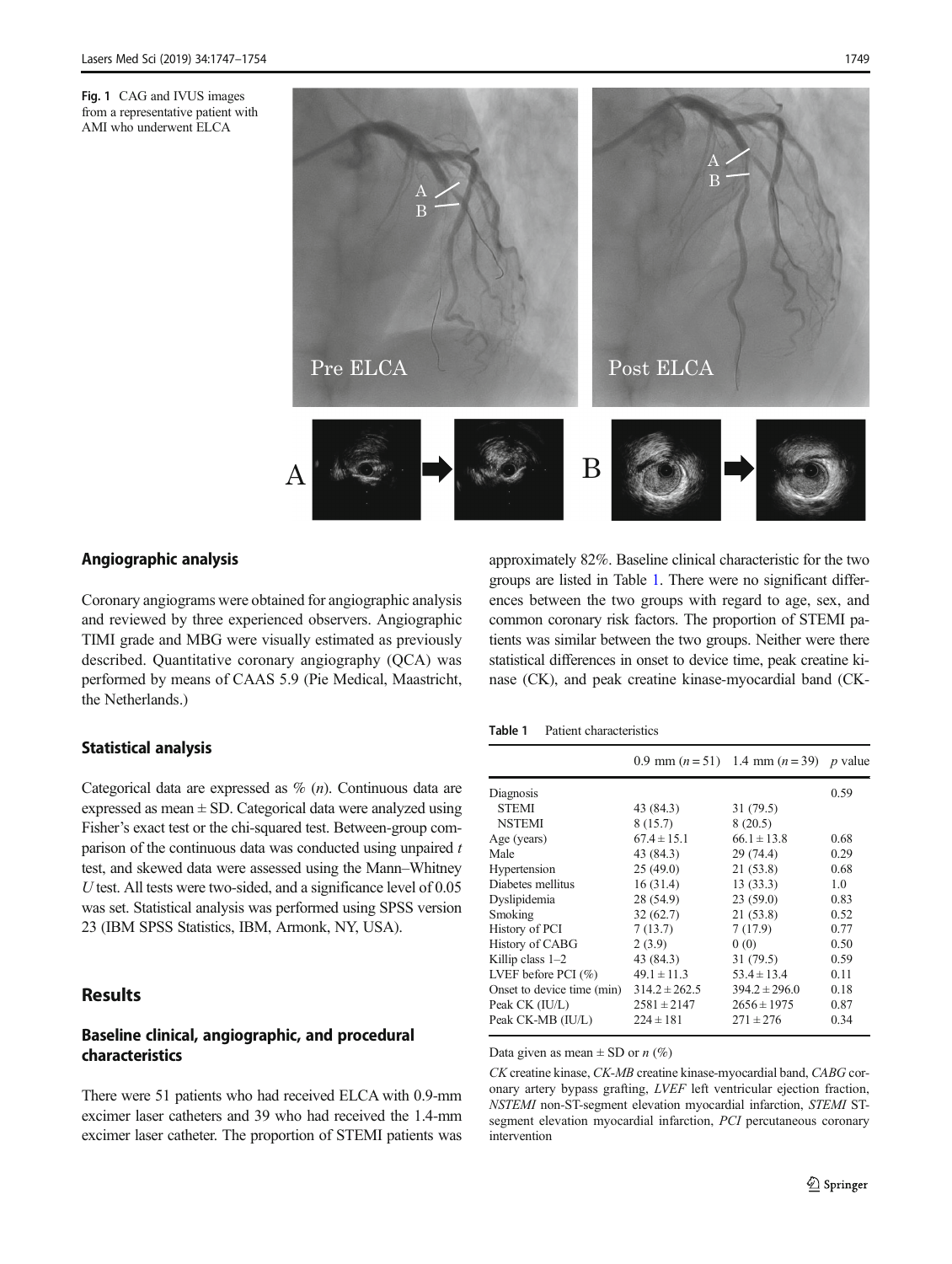MB). Angiographic characteristics are listed in Table 2. The distribution of culprit lesions differed significantly  $(p = 0.02)$ . The proportion of left anterior descending (LAD) lesions was higher in the 0.9 mm group, and the proportion of left circumflex (LCX) lesions was higher in the 1.4 mm group. The initial TIMI grade and initial MBG were not significantly different between the two groups. Procedural characteristics are listed in Table [3](#page-4-0). The use of thrombus aspiration, distal protection, vasodilator, and intraaortic balloon pumping was not significantly different between the two groups. However, maximum fluence and repetition were significantly higher for the 0.9 than 1.4 mm group with  $p$  values of 0.04 and 0.03 respectively. The timing of ELCA (whether it was preceded by thrombus aspiration or balloon dilatation) was similar, and 50–60% patients underwent ELCA directly. Evaporation time was similar.

### QCA results

The baseline data of QCA are listed in Table [4.](#page-4-0) There were no significant differences between the two groups regarding baseline lesion length, reference vessel diameter, MLD (minimum lumen diameter), %DS (diameter stenosis), and plaque burden. We evaluated the excimer laser efficacy by analyzing QCA after ELCA. The acute gain after ELCA was not significantly different between the two groups (0.9 mm  $0.23 \pm$ 0.44 mm vs 1.4 mm  $0.26 \pm 0.41$  mm,  $p = 0.82$ ). The amount of plaque reduction was also similar (0.9 mm  $11.8 \pm 20.6$ mm<sup>3</sup> vs 1.4 mm  $13.9 \pm 21.7$ mm<sup>3</sup>,  $p = 0.68$ ). According to the QCA results, the improvement of angiographic findings after ELCA

Table 2 Baseline angiographic

was not particularly large. There were no significant differences between the two groups.

#### Procedural and angiographic results

The distribution of lesion TIMI grades and MBG is shown for before and after PCI for the two groups in Fig. [2.](#page-5-0) Final TIMI grade and final MBG were not significantly different between the two groups. Procedural success rate, in-hospital MACE, lesion crossability, and complications between the two groups are listed in Table [5](#page-5-0) and Fig. [3.](#page-6-0) Regarding these results, there were no significant differences between the two groups.

### **Discussion**

This retrospective study compared the efficacy of 0.9 and 1.4 mm catheter sizes in patients who underwent PCI with ELCA. We found no significant differences in myocardial perfusion before and after ELCA between the two groups. Procedural success rate, in-hospital MACE, and complications were also similar. We conclude that the efficacy of the 0.9 mm and 1.4 mm excimer laser catheter is equivalent in AMI patients. Previous studies have shown the safety and efficacy of ELCA compared with manual thrombus aspiration. The Japanese ULTRAMAN registry showed that ELCA was effective and safe even for the thrombotic lesions [\[19](#page-7-0)]. However, previous studies have not evaluated the effects of excimer laser catheter size.

| <b>Table 2</b> Baseline anglographic<br>characteristics |                                  | 0.9 mm $(n=51)$ | 1.4 mm $(n=39)$ | $p$ value |
|---------------------------------------------------------|----------------------------------|-----------------|-----------------|-----------|
|                                                         | Culprit lesion                   |                 |                 | 0.02      |
|                                                         | LAD                              | 32(62.7)        | 17(43.6)        |           |
|                                                         | <b>LCX</b>                       | 2(3.9)          | 9(23.1)         |           |
|                                                         | <b>RCA</b>                       | 17(33.3)        | 13(33.3)        |           |
|                                                         | LMT                              | 0(0)            | 0(0)            |           |
|                                                         | Lesion type                      |                 |                 | 0.63      |
|                                                         | A/B1                             | 3(5.9)          | 1(2.6)          |           |
|                                                         | B2/C                             | 48 (94.1)       | 38 (97.4)       |           |
|                                                         | Number of diseased vessels $(n)$ | $1.56 \pm 0.81$ | $1.49 \pm 0.72$ | 0.62      |
|                                                         | Baseline TIMI grade              |                 |                 | 0.74      |
|                                                         | $0 - 1$                          | 28 (54.9)       | 24(61.5)        |           |
|                                                         | $\overline{c}$                   | 14(27.5)        | 8(20.5)         |           |
|                                                         | 3                                | 9(17.6)         | 7(17.9)         |           |
|                                                         | Pre ELCA TIMI grade              |                 |                 | 0.81      |
|                                                         | $0 - 1$                          | 13(25.5)        | 8(20.5)         |           |
|                                                         | 2                                | 20(39.2)        | 15(38.5)        |           |
|                                                         | 3                                | 18 (35.3)       | 16(41.0)        |           |
|                                                         | Post-ELCA TIMI grade             |                 |                 | 0.64      |
|                                                         | $0 - 1$                          | 11(21.6)        | 6(15.4)         |           |
|                                                         | $\overline{c}$                   | 12(23.5)        | 12(30.8)        |           |
|                                                         | 3                                | 28 (54.9)       | 21 (54.4)       |           |

Data given as mean  $\pm$  SD or *n* (%)

ELCA excimer laser coronary angioplasty, MBG myocardial blush grade, LAD left anterior descending, LMT left main trunk, LCX left circumflex, RCA right coronary artery, TIMI thrombolysis in myocardial infarction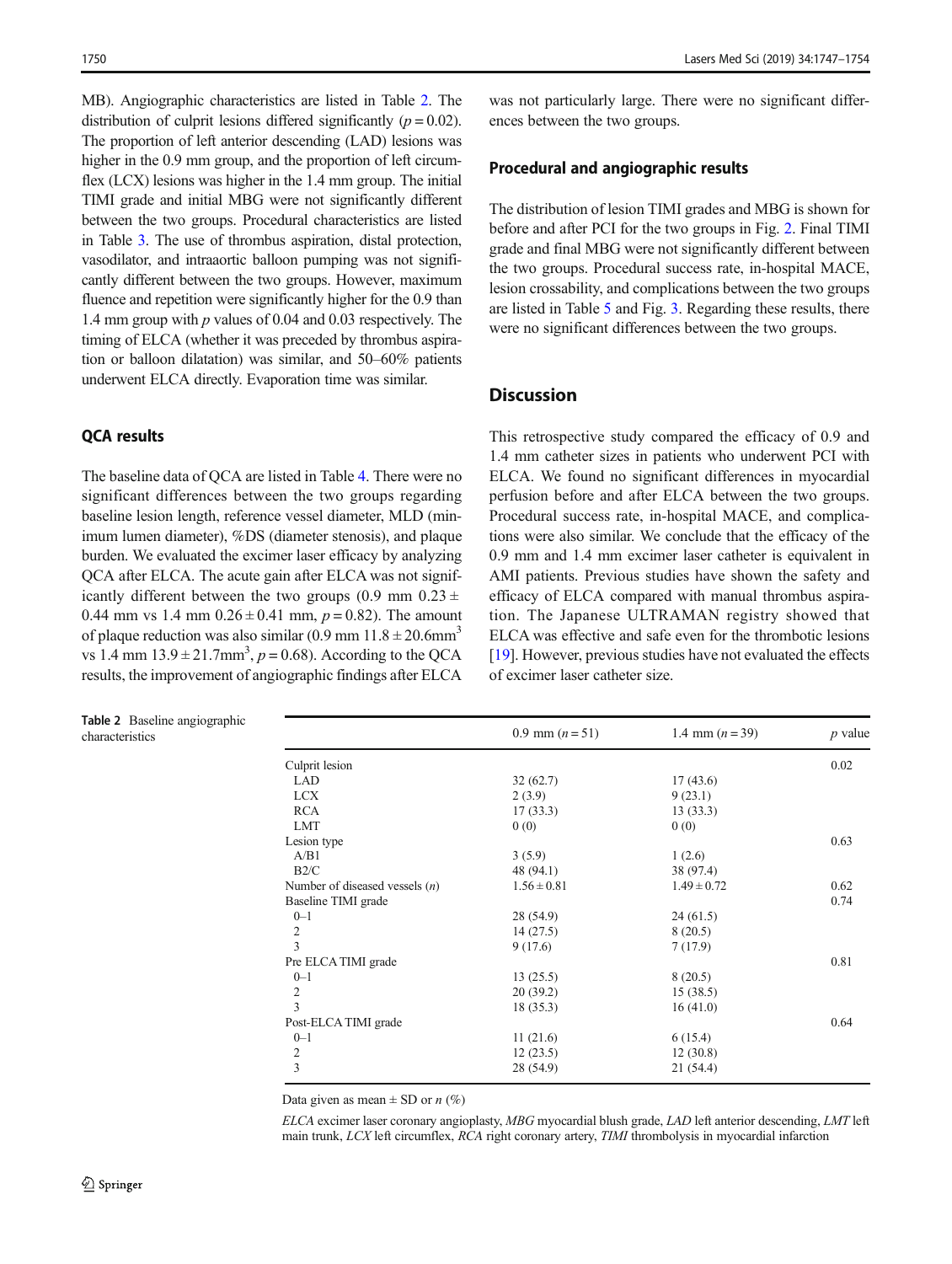<span id="page-4-0"></span>Table 3 Procedural<br>characteristics

Table 4 QCA results

| Table 3 Procedural<br>characteristics |                                       | 0.9 mm $(n=51)$   | 1.4 mm $(n=39)$   | $p$ value |
|---------------------------------------|---------------------------------------|-------------------|-------------------|-----------|
|                                       | Stent implantation                    | 48 (94.1)         | 31(79.5)          | 0.05      |
|                                       | Stent size (mm)                       | $3.29 \pm 0.58$   | $3.32 \pm 0.45$   | 0.78      |
|                                       | Stent length (mm)                     | $34.2 \pm 15.0$   | $30.8 \pm 16.0$   | 0.34      |
|                                       | Direct stenting                       | 34(66.7)          | 21(53.8)          | 0.28      |
|                                       | Thrombus aspiration                   | 22(43.1)          | 25(64.1)          | 0.06      |
|                                       | Distal protection                     | 2(3.9)            | 2(5.1)            | 1.0       |
|                                       | Vasodilator                           | 21(41.2)          | 17(43.6)          | 0.83      |
|                                       | <b>IABP</b>                           | 6(11.8)           | 6(15.4)           | 0.76      |
|                                       | Maximum fluence $(mJ/mm2)$            | $56.8 \pm 6.6$    | $53.9 \pm 6.3$    | 0.04      |
|                                       | Maximum repetition (Hz)               | $36.9 \pm 6.6$    | $33.8 \pm 6.2$    | 0.03      |
|                                       | Evaporation time of excimer laser (s) | $395.5 \pm 229.2$ | $408.1 \pm 330.5$ | 0.84      |
|                                       | Timing of ELCA                        |                   |                   | 0.43      |
|                                       | Direct ELCA                           | 31(60.8)          | 19(48.7)          |           |
|                                       | Post-thrombus aspiration              | 18(35.3)          | 19(48.7)          |           |
|                                       | Post-balloon dilatation               | 2(3.9)            | 1(2.6)            |           |
|                                       |                                       |                   |                   |           |

Data given as mean  $\pm$  SD (%)

IABP intraaortic balloon pumping

A previous review for catheter selection suggests that size of the vessel and nature of the lesion be considered [[20\]](#page-7-0). It is natural to select the largest possible diameter catheter that the diseased vessel will accommodate to debulk the maximum amount of plaque before the subsequent intervention such as angioplasty and stenting. The laser catheter diameter should not exceed two-thirds of the reference vessel diameter. However, narrower lumens and heavily calcified lesions may not accommodate larger diameter catheters. Smaller catheters have higher fluence and frequency ranges, because there is less risk of perforation. Conversely, larger catheters have lower ranges [[21](#page-7-0)]. The most frequently used size cited in various Japanese studies is 1.7 mm, whereas in the USA, the most frequently used size is 0.9mm

[\[22](#page-7-0)]. Our study is the first to compare clinical efficacy of different catheter sizes, albeit for the two smallest diameter catheters. We found no significant differences in efficacy between 0.9- and 1.4 mm catheters for AMI patients. We believe there are two main explanations for this result. Firstly, a narrower irradiation range from a smaller catheter can be compensated for by increasing fluence and repetition as suggested by the significantly higher maximum fluence and repetition recorded in this study for the 0.9-mm catheter. In the last year of our study, the X-80 (Spectranetics, Colorado, CO, USA) catheter became available in Japan from May 2016. The X-80 had a maximum fluence of 80 mJ/mm2 and repetition of 80 Hz, which made it easier to achieve greater debulking with the smaller catheter. Secondly,

|                                                | 0.9 mm $(n=51)$ | 1.4 mm $(n=39)$ | $p$ value |
|------------------------------------------------|-----------------|-----------------|-----------|
| Baseline QCA data                              |                 |                 |           |
| Lesion length (mm)                             | $22.4 \pm 12.3$ | $18.2 \pm 9.1$  | 0.09      |
| Reference diameter (mm)                        | $2.70 \pm 0.73$ | $2.56 \pm 0.64$ | 0.36      |
| $MLD$ (mm)                                     | $0.67 \pm 0.27$ | $0.63 \pm 0.37$ | 0.59      |
| $\%DS(\%)$                                     | $74.2 \pm 10.7$ | $74.5 \pm 13.5$ | 0.92      |
| Plaque burden $(mm3)$                          | $50.8 \pm 47.8$ | $41.8 \pm 27.5$ | 0.32      |
| Acute gain after ELCA (mm)                     | $0.23 \pm 0.44$ | $0.26 \pm 0.41$ | 0.82      |
| Plaque reduction after ELCA (mm <sup>3</sup> ) | $11.8 \pm 20.6$ | $13.9 \pm 21.7$ | 0.68      |
| Final OCA data                                 |                 |                 |           |
| $MLD$ (mm)                                     | $2.67 \pm 0.82$ | $2.59 \pm 0.78$ | 0.62      |
| $\%DS(\%)$                                     | $13.9 \pm 9.2$  | $14.3 \pm 17.2$ | 0.90      |
| Plaque burden $(mm3)$                          | $13.5 \pm 15.7$ | $22.6 \pm 36.6$ | 0.12      |

Data given as mean  $\pm$  SD or *n* (%)

MLD minimum lumen diameter, QCA quantitative coronary angiographic analysis, %DS % diameter stenosis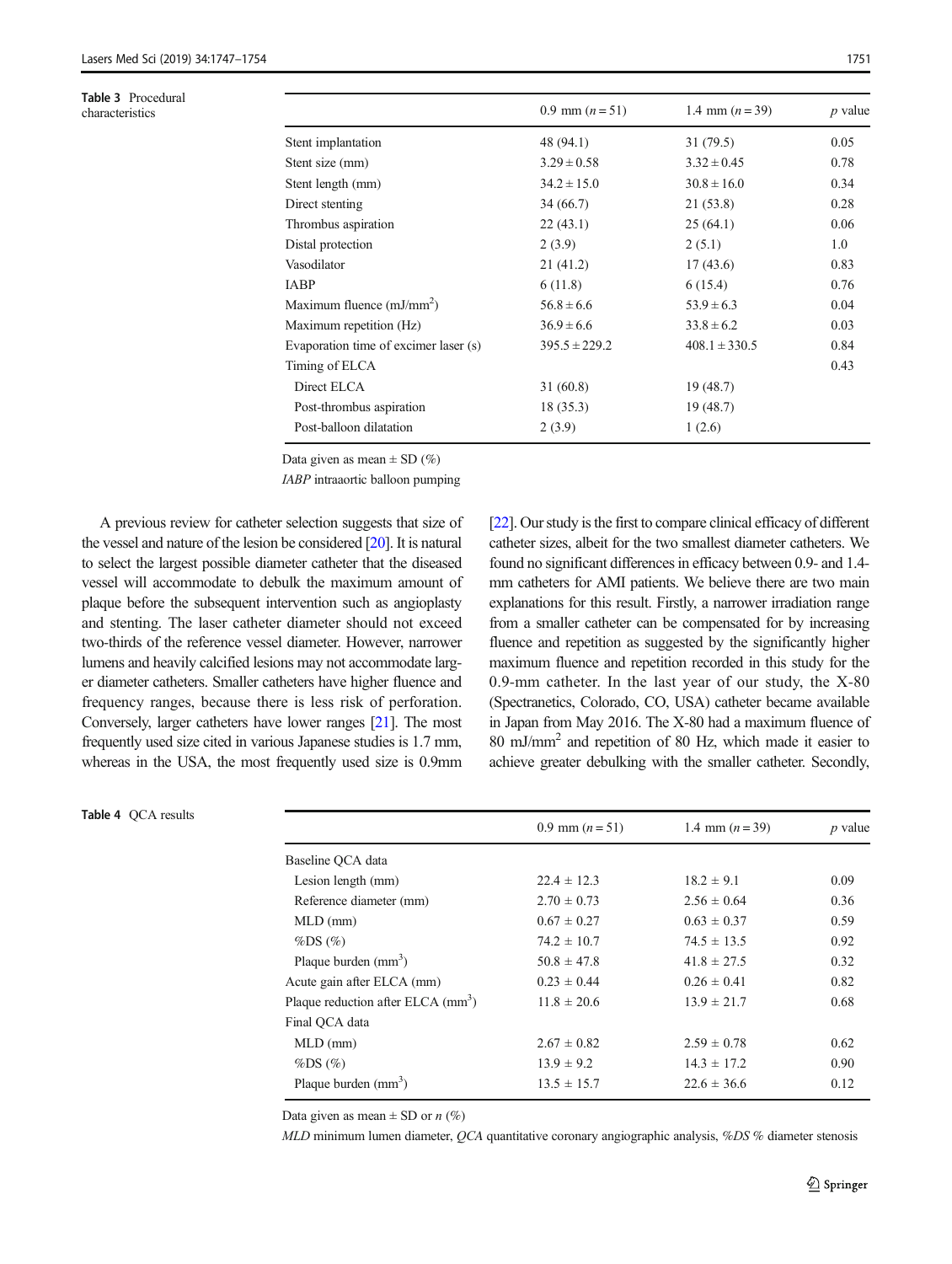<span id="page-5-0"></span>Fig. 2 TIMI grade and MBG. This graph shows TIMI grade at pre and final angiogram. The proportion of final TIMI grade 3 was not significantly different between the two groups (0.9 mm group 86.3% vs 1.4 mm group 89.7%,  $p = 0.75$ ). This graph shows MBG pre and final angiogram. The proportion of final MBG 3 was not significantly different between the two groups (0.9 mm group 72.5% vs 1.4 mm group 69.2%,  $p = 0.82$ )



This graph shows TIMI grade at pre and final angiogram. The proportion of final TIMI grade3 was not significantly different between the two groups (0.9mm group 86.3% vs 1.4mm group 89.7% p=0.75).



This graph shows MBG pre and final angiogram. The proportion of final MBG 3 was not significantly different between the two groups (0.9mm group 72.5% vs 1.4mm group 69.2% p=0.82).

the excimer laser not only vaporizes thrombus and plaque but also dose dependently suppresses adenosine diphosphate aggregation. This latter effect is called the stunned platelets phenomenon [\[23,](#page-7-0) [24](#page-7-0)] and stabilizes thrombus in AMI culprit lesions, regardless of catheter size. Based on these ways that the excimer

Table 5 Procedural results

|                        |           | 0.9 mm $(n=51)$ 1.4 mm $(n=39)$ p value |      |
|------------------------|-----------|-----------------------------------------|------|
| Procedural success     | 43 (84.3) | 34 (87.2)                               | 0.77 |
| Lesion crossability    | 50 (98.0) | 35 (89.7)                               | 0.16 |
| ELCA complications     | 4(7.8)    | 6(15.4)                                 | 0.32 |
| Perforation            | 0(0)      | 0(0)                                    | n.s  |
| Slow flow or no-reflow | 3(5.9)    | 5(12.8)                                 | 0.29 |
| Side branch occlusion  | 0(0)      | 0(0)                                    | n.s  |
| Major dissection       | 1(2.0)    | 0(0.0)                                  | 1.0  |
| <b>U</b> lceration     | 0(0)      | 1(2.6)                                  | 0.43 |
| Post-PCI complications | 0         | 0                                       | n.s  |

Data given as  $n$  (%)

laser achieves its effects, we believe the 0.9-mm excimer laser catheters can bestow sufficient peripheral circulation despite its narrower range of evaporation. We believe the 0.9-mm size excimer laser catheter is sufficient to obtain debulking effect and thrombus evaporation for AMI patients, while likely having advantages with respect to lesion crossing ability.

### Limitations

Several limitations of this study should be acknowledged. First, this study was a single-center, non-randomized, retrospective analysis and the sample size was relatively small. Second, the size of excimer laser catheter was decided on by the operator after consideration of angiographic findings and imagings, i.e., catheter size choice was not randomized. However, analysis showed that diseased vessel characteristics including vessel diameter and lesion severity were similar for the two catheter groups. Another limitation is that the operator decided whether to perform ELCA or not. However, analysis we conducted in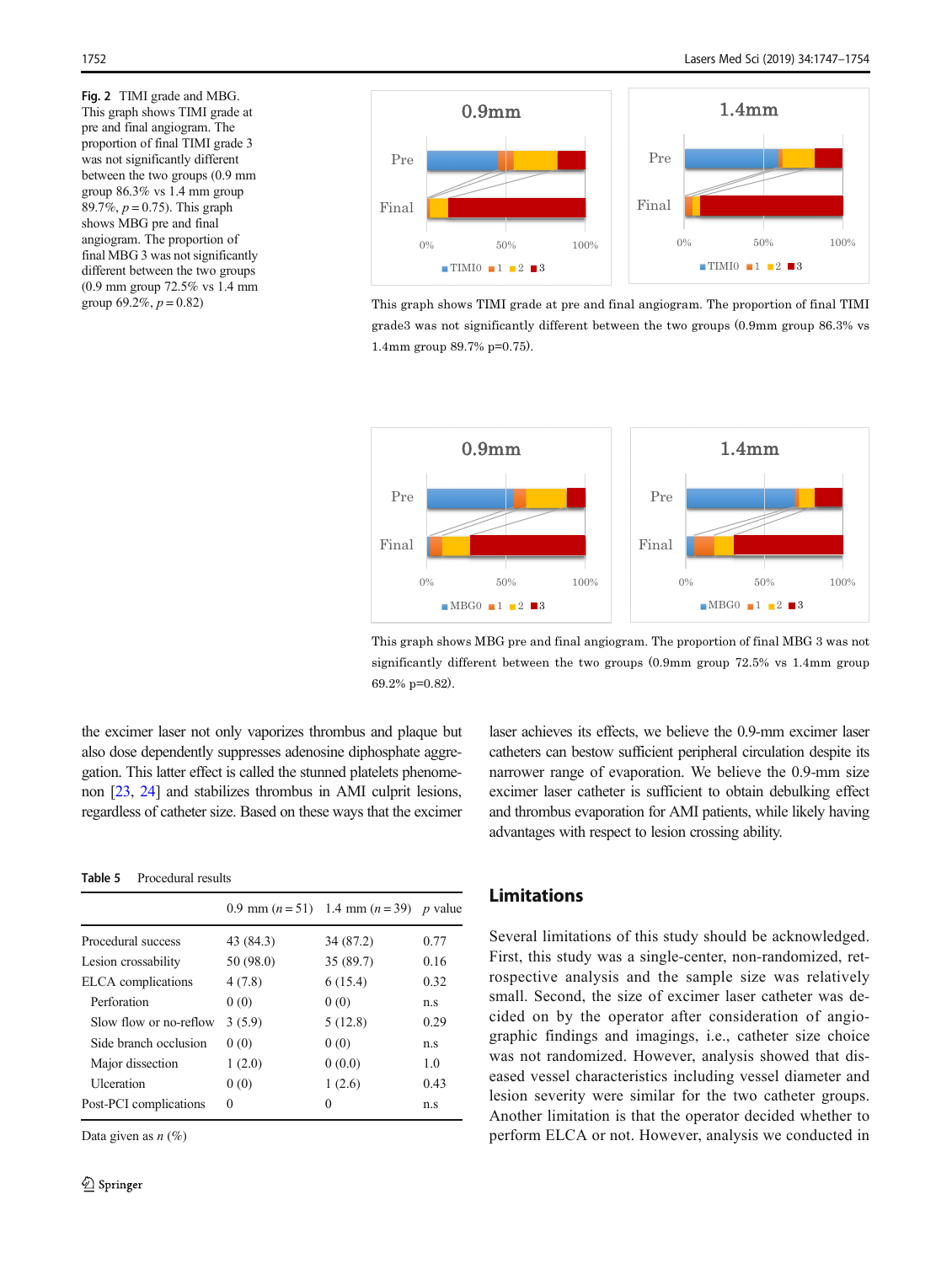<span id="page-6-0"></span>Fig. 3 In-hospital MACE. CABG coronary artery bypass grafting, MI myocardial infarction, MACE major adverse cardiac events, TLR target lesion revascularization



CABG, Coronary artery bypass grafting; MI, myocardial infarction; MACE, major adverse cardiac events; TLR, target lesion revascularization.

a separate study showed that patient and lesion characteristics were not different between the AMI patients who received ELCA  $(n = 90)$  and those who did not  $(n = 50)$ .

# Conclusion

The efficacy of the 0.9-mm and 1.4-mm excimer laser catheter is equivalent in AMI patients. The 0.9-mm excimer laser catheter is likely a better choice going forward, although this will have to be confirmed by a prospective randomized study.

### Compliance with ethical standards

Conflict of interest The authors declare that they have no conflict of interest.

Ethical approval This study was conducted in accordance with the principles of Declaration of Helsinki and in compliance with International Conference on Harmonization-Good Clinical Practice and local regulatory requirements. The study was performed with approval of the Tokyo Metropolitan Hiroo Hospital ethics committee. All of the patients provided written informed consent to receive ELCA treatment and have their data used.

Open Access This article is distributed under the terms of the Creative Commons Attribution 4.0 International License (http:// creativecommons.org/licenses/by/4.0/), which permits unrestricted use, distribution, and reproduction in any medium, provided you give appropriate credit to the original author(s) and the source, provide a link to the Creative Commons license, and indicate if changes were made.

### References

- 1. Topaz O, Bernardo NL, Shah R, McQueen RH, Desai P, Janin Y et al (2001) Effectiveness of excimer laser coronary angioplasty in acute myocardial infarction or in unstable angina pectoris. Am J Cardiol 87:849–855
- 2. Ashikaga T, Yoshikawa S, Isobe M (2015) The efficacy of excimer laser pretreatment for calcified nodule in acute coronary syndrome. Cardiovasc Revasc Med 16:197–200
- 3. Topaz O, Shah R, Mohanty PK, McQueen RA, Janin Y, Bernardo NL (2001) Application of excimer laser angioplasty in acute myocardial infarction. Lasers Surg Med 29:185–192
- 4. Ilkay E, Karaca I, Yavuzkir M, Akbulut M, Pekdemir M (2005) The effect of interventional treatment in acute myocardial infarction on ST resolution: a comparison of coronary angioplasty with excimer laser angioplasty. Angiology. 56:377–384
- 5. Dorr M, Vogelgesang D, Hummel A, Staudt A, Robinson DM, Felix SB et al (2007) Excimer laser thrombus elimination for prevention of distal embolization and no-reflow in patients with acute ST elevation myocardial infarction: results from the randomized LaserAMI study. Int J Cardiol 116:20–26
- 6. Ambrosini V, Cioppa A, Salemme L, Tesorio T, Sorropago G, Popusoi G et al (2008) Excimer laser in acute myocardial infarction: single centre experience on 66 patients. Int J Cardiol 127:98–102
- 7. Ito H, Maruyama A, Iwakura K, Takiuchi S, Masuyama T, Hori M et al (1996) Clinical implication of the 'no reflow' phenomenon: a predictor of complication and left ventricular remodeling in reperfused anterior wall myocardial infarction. Circulation. 93:223–228
- 8. Morishima I, Sone T, Okumura K, Tsuboi H, Kondo J, Mukawa H et al (2000) Angiographic no-reflow phenomenon as a predictor of adverse long-term outcome in patients treated with percutaneous transluminal coronary angioplasty for first acute myocardial infarction. J Am Coll Cardiol 36:1202–1209
- 9. Topaz O, Eberesole D, Das T, Alderman EL, Madyoon H, Vora K et al (2004) CARMEL multicenter trial: excimer laser angioplasty